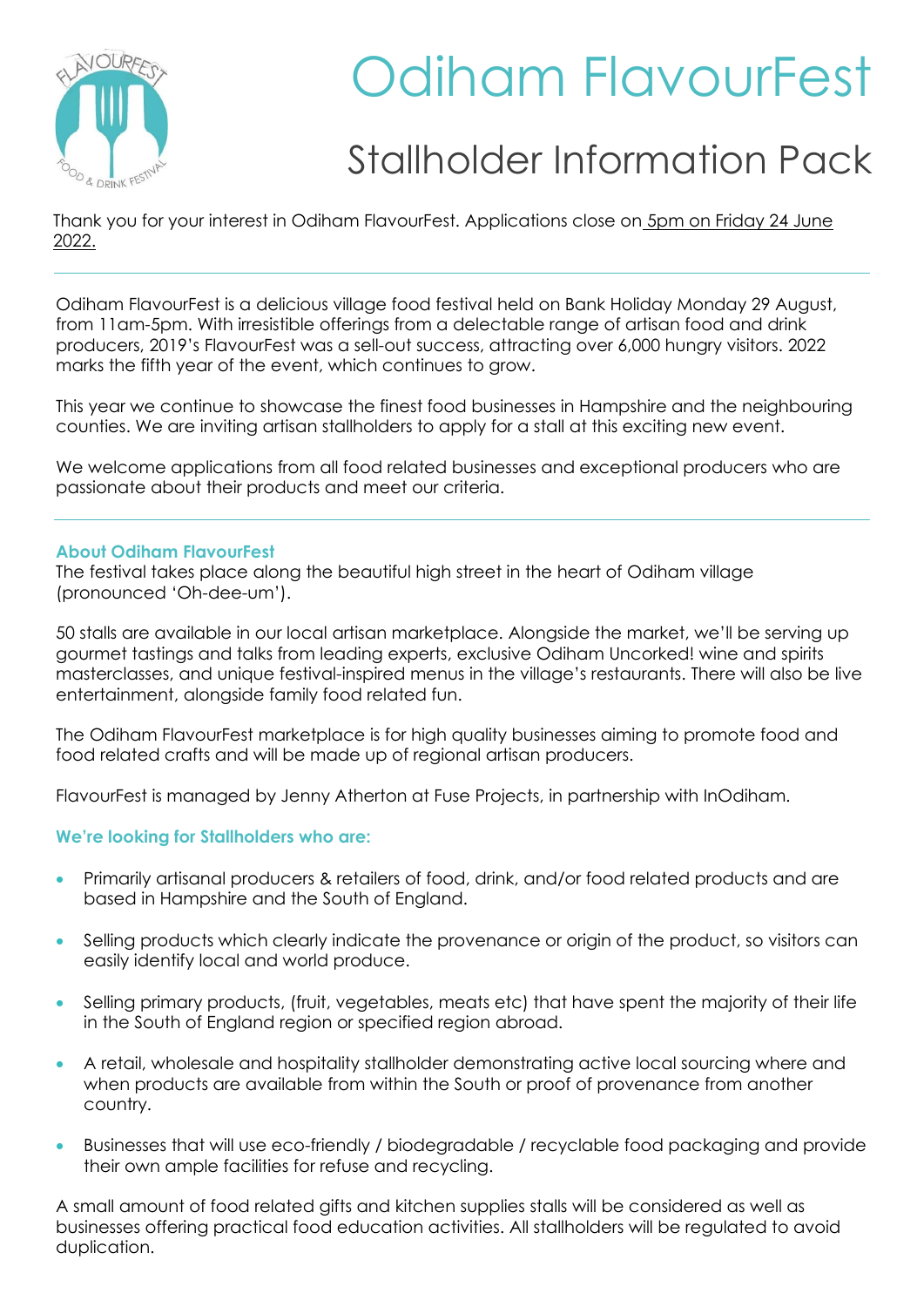If you sell alcohol, you will need to apply for a TEN from Hart District Council. We are happy to facilitate relationships between alcohol traders so that you can share your TEN. Just let us know.

# **Pitch Costs**

£85 Single 3x3m pitch, cold food and drink £95 Single 3x3m pitch, hot food / street food £180 Ice cream pitch

£170 Double 6x3m pitch, cold food and drink £180 Double 6x3m pitch, hot food / street food

# **Alcohol**

If you sell alcohol, you will need to apply for a TEN directly to East Hampshire District Council. Your pitch location will be provided in advance of the event.

# **Marketing**

There will be a series of event marketing activities including: pre and post event press releases; social networking - Facebook, twitter; local Council publications; other relevant website event listings; promoted by Hampshire Fare; printed programme / flyer sent to 3000 residents; posters in public areas; and roadside banners. All stallholders will receive a listing on the Odiham FlavourFest website and in the printed marketing materials, as well as mentions on social media.

Our 2022 website is currently being updated and we'll let you know as soon as it's ready. Further details will follow.

# **Equipment**

Stallholders must bring their own equipment on the day. The pitch fee is for the ground only. No power, gazebos, water or equipment is available onsite.

# **How to apply**

Please complete the online Stallholder Application Form at [www.fuseprojects.co.uk/upcomingevents.](http://www.fuseprojects.co.uk/upcomingevents) (This is a joint application form for both Odiham and Alton FlavourFest).

On receipt, the application will be assessed to ensure the goods identified on the form are appropriate for the festival. Fuse Projects will notify applicants of the outcome shortly after the closing date.

If your initial application is successful, we will forward our bank details for payment. Payment must be received before the pitch can be confirmed.

Once payment is received, the stallholder will receive an Arrival Pack, approximately one week before the event.

The submission of an application form does not constitute an offer of a stall. Stall offers will be made at the discretion of the Fuse Projects.

We are unable to reserve stalls or pitch locations.

We cannot consider applications with information omitted, nor with missing or out-of-date supporting documents.





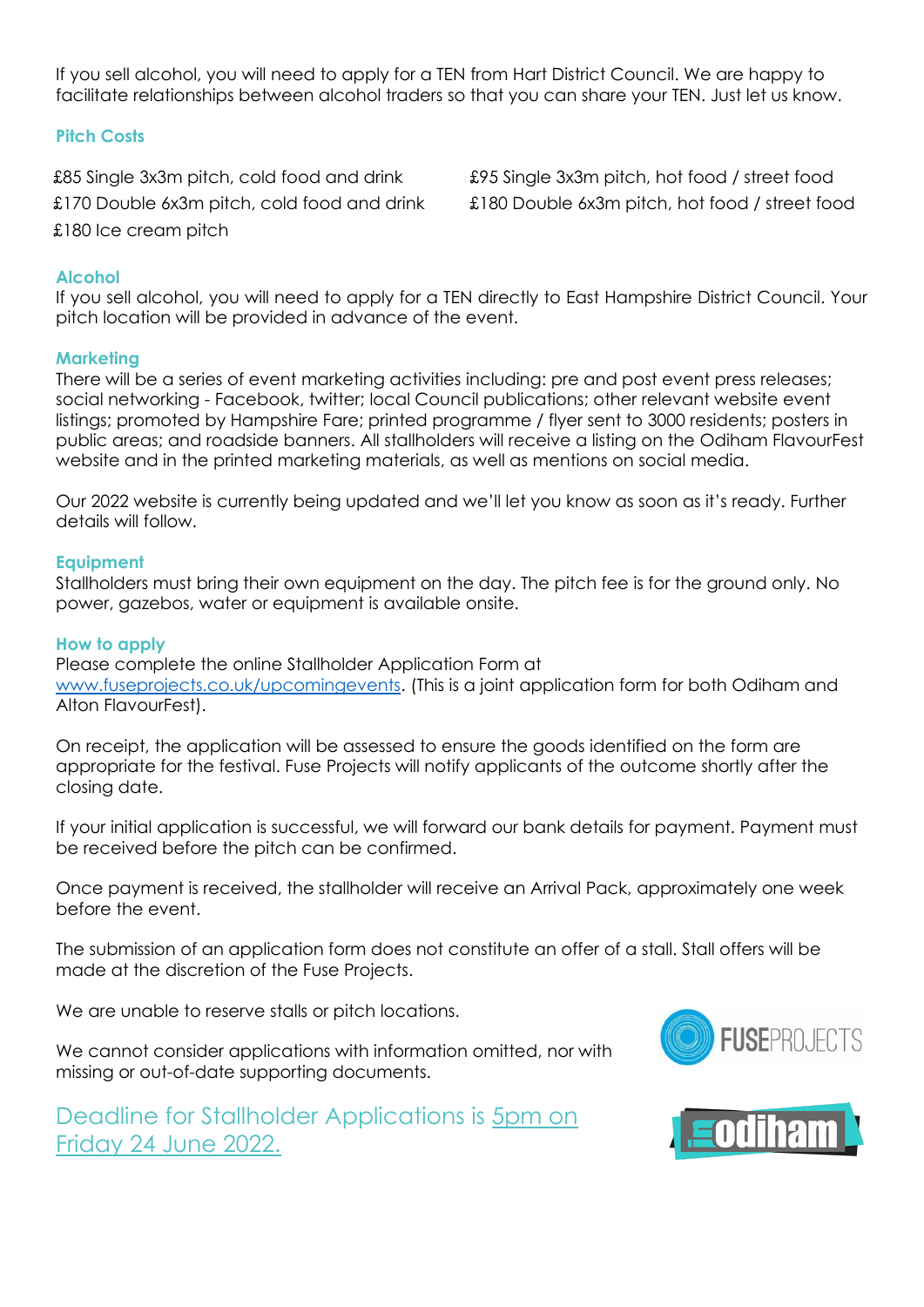The following rules & regulations are set by Fuse Projects Ltd.

# **Pitches and Stalls**

FlavourFest is offering two sizes of pitch for hire: 3x3m and 6x3m. Stalls must not exceed the 3m boundaries, as the event will be fully booked.

# **Electricity**

No electricity supply will be available and pitch holders must make sure that they provide their own generators.

# **Generators**

All generators must be suitably located to ensure they do not cause a nuisance to neighbouring premises due to noise or fumes.

No generators can leave a mark on, nor cause damage to the grass at the end of the festival. In the event that the gardens are damaged, the fee to 'make good' the ground will be charged directly to the stallholder by the venue owner.

Diesel generators are recommended over petrol to reduce the risk of fire. All electrical supplies must be fit for purposes and suitably IP (Ingress Protection) rated for this type of event. All cabling and appliances must be PAT tested (Portable Appliance Tested) and display a sticker showing an appliance number, a test date and retest date along with a signature or initials. Items purchased in the last 12 months will be exempt from this testing only if proof of purchase can be shown.

#### **Gazebos**

Stallholders must provide their own gazebos. The event is on a grass surface. Gazebos must be in sound condition and suitably secured or anchored to ensure they do not move or collapse in windy conditions.

# **Description of Goods**

Pitch holders may only sell the goods originally identified on their application form, unless otherwise agreed with Fuse Projects.

#### **Waste & Rubbish Disposal**

- Pitch holders must remove their waste from the site completely.
- Failure to remove from the site or dispose of the rubbish in the provided bins will result in an additional fee of £250, charged directly to the stallholder by the onsite commercial waste management company. This will be enforced.
- If providing food for immediate consumption, the stallholder must provide eco-friendly / biodegradable / recyclable food packaging.

#### **Insurance**

All pitch holders must supply their own Public Liability Insurance for at least £2m cover and provide a copy of the policy with the Stallholder Application Form.

## **Sale of Alcohol**

Pitch holders wishing to sell alcohol for consumption on or off the premises MUST:

- Apply directly to Hart District Council for a TEN licence.
- Employ staff over the age of 18.
- Employ at least one Personal Licence holder or hold an individual Temporary Event Notice for their stall.
- Train other employees in the law regarding the sale of alcohol and keep written records.
- Operate a Challenge 25 policy and only accept a passport, photo driving licence or ID cards bearing the PASS hologram as forms of identification.
- Comply with all local and national laws including the Licensing Act 2003.

# **Food Safety and Standards**

- Pitch holders wishing to sell food for consumption on or off the premises MUST comply with all local and national laws and regulations regarding the production, labelling, display, storage and sale of produce and relevant trading standards legislation.
- All catering stalls must be staffed by food handlers who have been trained to Basic Food Hygiene level or equivalent and a copy of the certificate must be provided with the pitch holder's application form.
- A documented food safety management system (such as SFBB or similar) which is relevant to the size and nature of your business and must be present at the event for scrutiny by the Environmental Health Officers.
- Further advice can be obtained from Hart District Council Environmental Health & Licensing Department and Hampshire County Council Trading Standards (Tel: 01962 833620).

#### **Health and Safety and Gas Safety**

- Pitch holders are required to comply with all relevant Health & Safety legislation.
- All pitch holders using LPG must provide an up to date certificate of inspection from a certified GasSafe engineer.
- Any pressure vessels must have a written scheme of examination and an up to date certificate to demonstrate compliance with the Pressure Systems Safety Regulations.
- Copies of all relevant certificates must be provided with the pitch holder's application form.

# **Smoking and Animal Policy**

- There is a strict no smoking policy for all stall holders.
- No "live" animals are allowed on any pitch unless express consent has been given by Fuse Projects.

Any animal pitches registered as such with Fuse Projects must be fully compliant with Health and Safety Executive Agriculture Information Sheet – AIS23 – Preventing or controlling ill health from animal contact at visitor attractions.